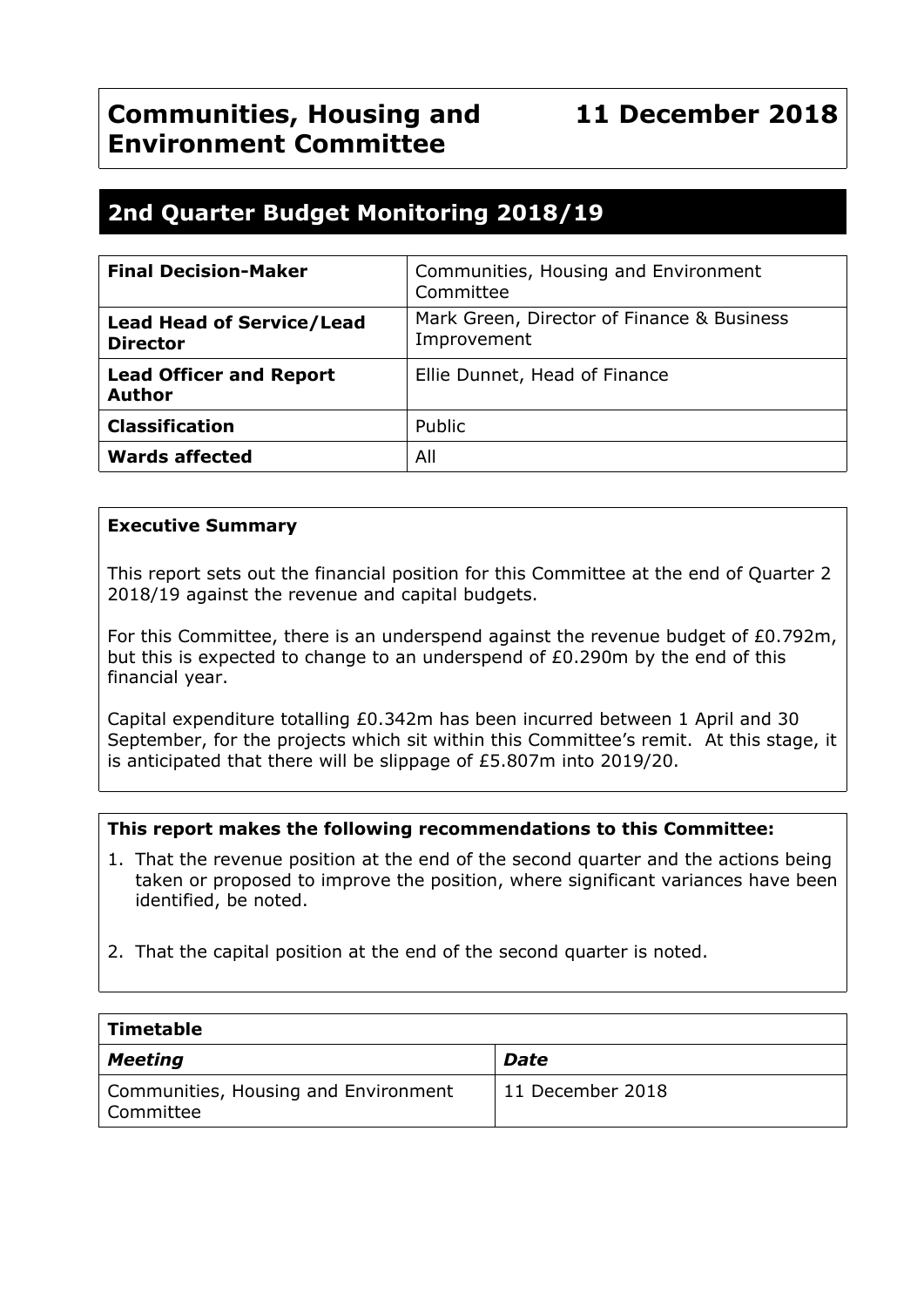# **2nd Quarter Budget Monitoring 2018/19**

## **1. INTRODUCTION AND BACKGROUND**

- 1.1 The Medium Term Financial Strategy for 2018/19 onwards was agreed by full Council on 7 March 2018. This report advises and updates the Committee on how each service has performed in regards to revenue and capital expenditure against the approved budgets within its remit.
- 1.2 The Director of Finance & Business Improvement is the Responsible Financial Officer, and has overall responsibility for budgetary control and financial management. However in practice, day to day budgetary control is delegated to service managers, with assistance and advice from their director and the finance section.
- 1.3 Attached at **Appendix 1** is a report detailing the position for the revenue and capital budgets at the end of the September 2018. This is a new format from that used in previous years, designed to bring together all the relevant information in a single report that can also be used as a stand-alone document. It includes all the information that Members have previously seen in budget monitoring reports.

## **2. AVAILABLE OPTIONS**

2.1 There are no matters for decision in this report. The Committee is asked to note the contents but may choose to take further action depending on the matters reported here.

#### **3. PREFERRED OPTION AND REASONS FOR RECOMMENDATIONS**

- 3.1 In considering the current position on the revenue budget and the capital programme at the end of September 2018 the committee can choose to note this information or it could choose to take further action.
- 3.2 The committee is requested to note the content of the report and agree on any necessary action to be taken in relation to the budget position.

## **4. RISK**

- 4.1 This report is presented for information only and has no risk management implications.
- 4.2 The Council has produced a balanced budget for both capital and revenue expenditure and income for 2018/19. This budget is set against a backdrop of limited resources and a difficult economic climate. Regular and comprehensive monitoring of the type included in this report ensures early warning of significant issues that may place the Council at financial risk. This gives this committee the best opportunity to take actions to mitigate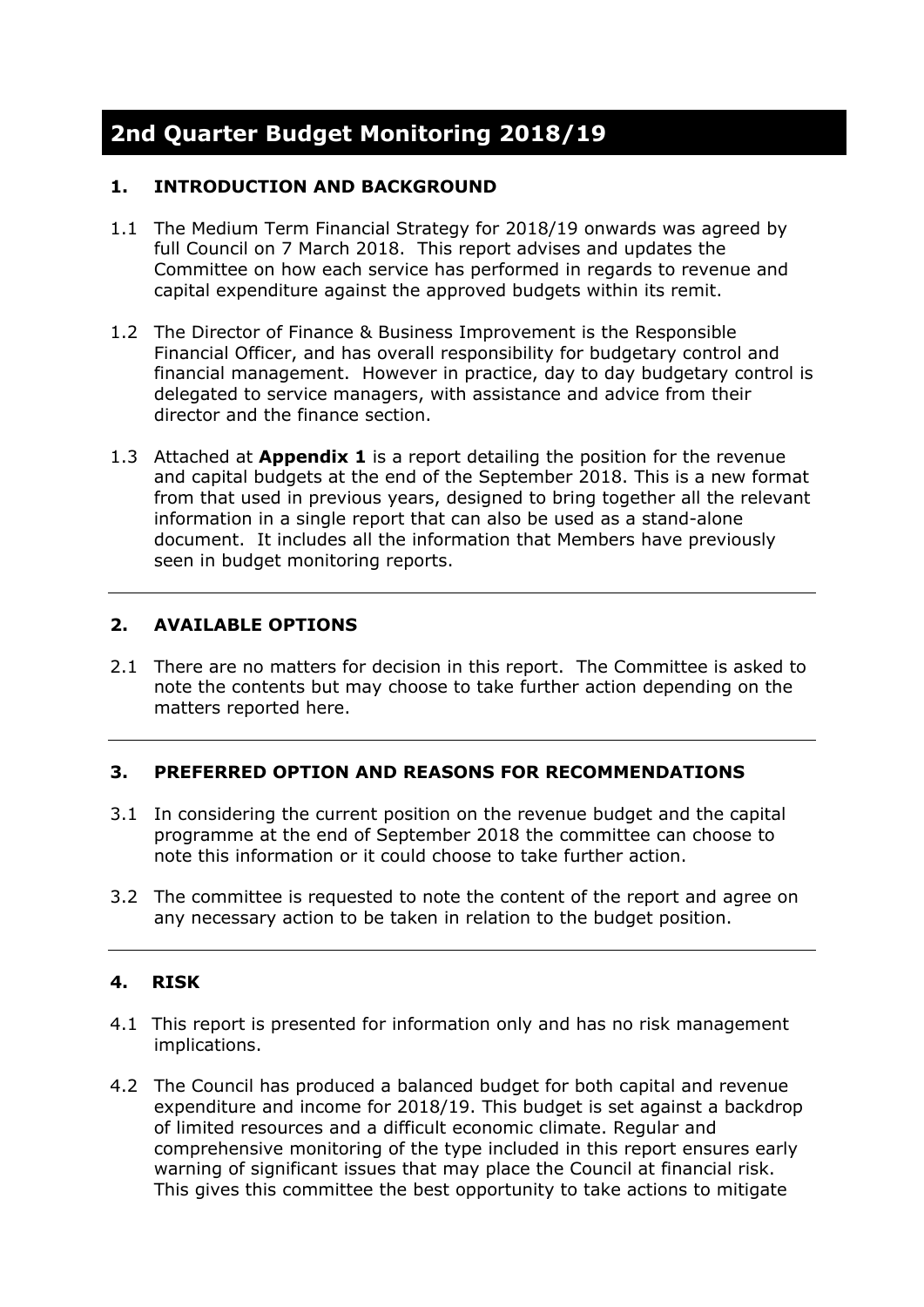### **5. CONSULTATION RESULTS AND PREVIOUS COMMITTEE FEEDBACK**

5.1 No consultation has been undertaken in relation to this report.

#### **6. NEXT STEPS: COMMUNICATION AND IMPLEMENTATION OF THE DECISION**

- 6.1 The second quarter budget monitoring reports are being considered by the relevant Service Committees between October and December, including a full report to Policy & Resources Committee on 21 November 2018.
- 6.2 Details of the discussions which take place at service committees regarding budget management will be reported to Policy and Resources Committee where appropriate.

| <b>Issue</b>                                    | <b>Implications</b>                                                                                                                                                                                                                                                                                                                                                      | Sign-off                                                   |
|-------------------------------------------------|--------------------------------------------------------------------------------------------------------------------------------------------------------------------------------------------------------------------------------------------------------------------------------------------------------------------------------------------------------------------------|------------------------------------------------------------|
| <b>Impact on Corporate</b><br><b>Priorities</b> | This report monitors actual activity<br>against the revenue budget and<br>other financial matters set by<br>Council for the financial year. The<br>budget is set in accordance<br>with the Council's Medium Term<br>Financial Strategy which is linked to<br>the strategic plan and corporate<br>priorities.                                                             | Director of<br>Finance &<br><b>Business</b><br>Improvement |
| <b>Risk Management</b>                          | This has been addressed in section 4<br>of the report.                                                                                                                                                                                                                                                                                                                   | Director of<br>Finance &<br><b>Business</b><br>Improvement |
| <b>Financial</b>                                | Financial implications are the focus<br>of this report through high level<br>budget monitoring. The process of<br>budget monitoring ensures that<br>services can react quickly to<br>potential resource problems. The<br>process ensures that the Council is<br>not faced by corporate financial<br>problems that may prejudice the<br>delivery of strategic priorities. | Director of<br>Finance &<br><b>Business</b><br>Improvement |

## **7. CROSS-CUTTING ISSUES AND IMPLICATIONS**